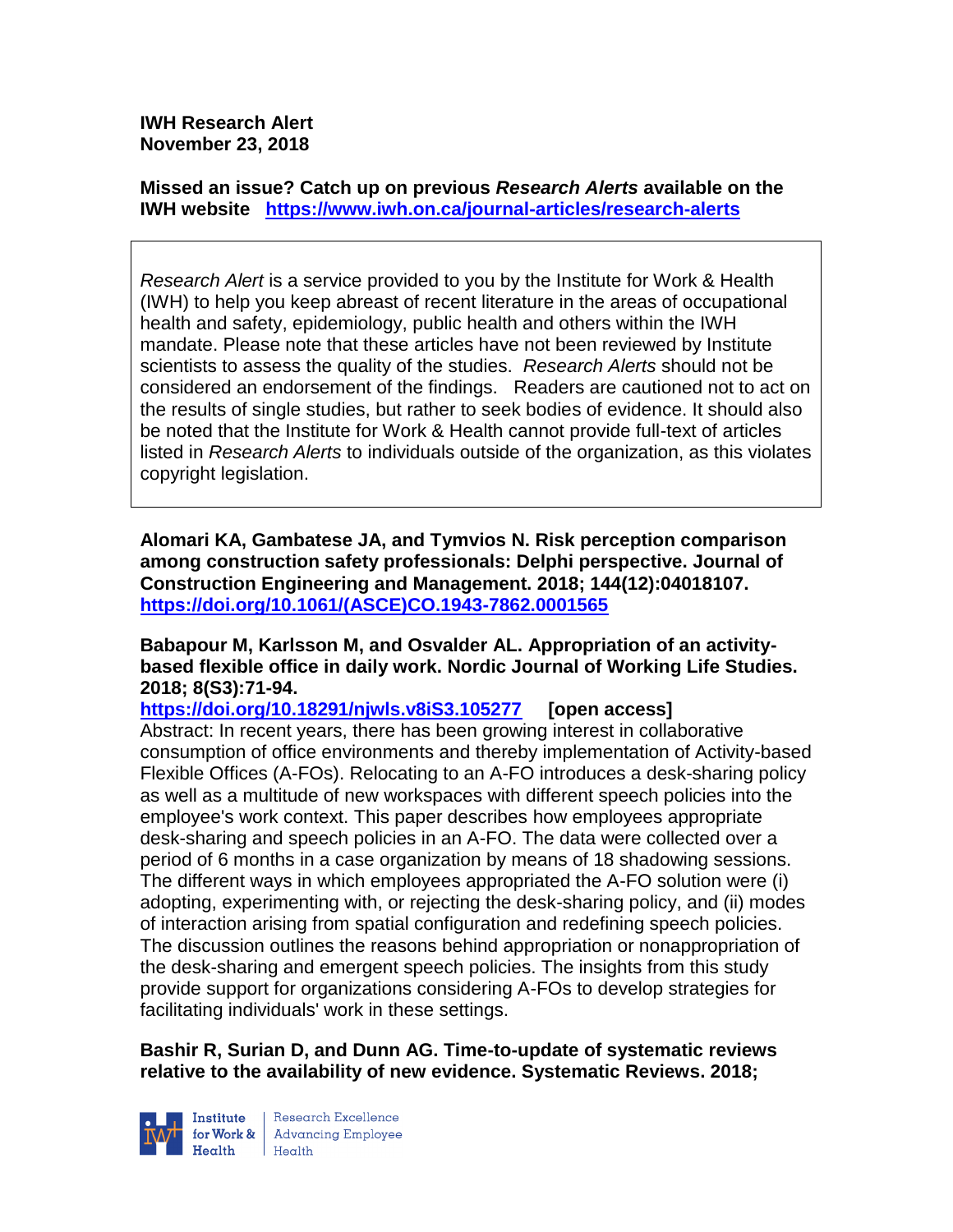# **7(1):195.**

**<https://doi.org/10.1186/s13643-018-0856-9> [open access]**

Abstract: BACKGROUND: A number of methods for deciding when a systematic review should be updated have been proposed, yet little is known about whether systematic reviews are updated more quickly when new evidence becomes available. Our aim was to examine the timing of systematic review updates relative to the availability of new evidence. METHODS: We performed a retrospective analysis of the update timing of systematic reviews published in the Cochrane Database of Systematic Reviews in 2010 relative to the availability of new trial evidence. We compared the update timing of systematic reviews with and without signals defined by the completion or publication of studies that were included in the updates. RESULTS: We found 43% (293/682) systematic reviews were updated before June 2017, of which 204 included an updated primary outcome meta-analysis (median update time 35.4 months; IQR 25.5-54.0), 38% (77/204) added new trials, and 4% (8/204) reported a change in conclusion. In the 171 systematic reviews with reconcilable trial reporting information, we did not find a clear difference in update timing ( $p = 0.05$ ) between the 15 systematic reviews with a publication signal (median 25.3 months; IQR 15.3-43.5) and the 156 systematic reviews without a publication signal (median 34.4 months; IQR 25.1-52.2). In the 145 systematic reviews with reconcilable trial completion information, we did not find a difference in update timing ( $p = 0.33$ ) between the 15 systematic reviews with a trial completion signal (median 26.0 months; IQR 19.3-49.5) and the 130 systematic reviews without a trial completion signal (median 32.4 months; IQR 24.1 to 46.0). CONCLUSION: A minority of 2010 Cochrane reviews were updated before June 2017 to incorporate evidence from new primary studies, and very few updates led to a change in conclusion. We did not find clear evidence that updates were undertaken faster when new evidence was made available. New approaches for finding early signals that a systematic review conclusion is at risk of change may be useful in allocated resources to the updating of systematic reviews

### **Blair A, Siddiqi A, and Frank J. Canadian report card on health equity across the life-course: analysis of time trends and cross-national comparisons with the United Kingdom. SSM-Population Health. 2018; 6:158-168.**

**<https://doi.org/10.1016/j.ssmph.2018.09.009> [open access]** Abstract: Addressing social determinants of health (SDoH) has been acknowledged as an essential objective for the promotion of both population health and health equity. Extant literature has identified seven potential areas of investment to address SDoH: investments in sexual and reproductive health and family planning, early learning and child care, education, universal health care, as well as investments to reduce child poverty, ensure sustainable economic development, and control health hazards. The aim of this paper is to produce a 'report card' on Canada's success in reducing socioeconomic and health inequities pertaining to these seven policy domains, and to assess how Canadian



Research Excellence for Work & | Advancing Employee Health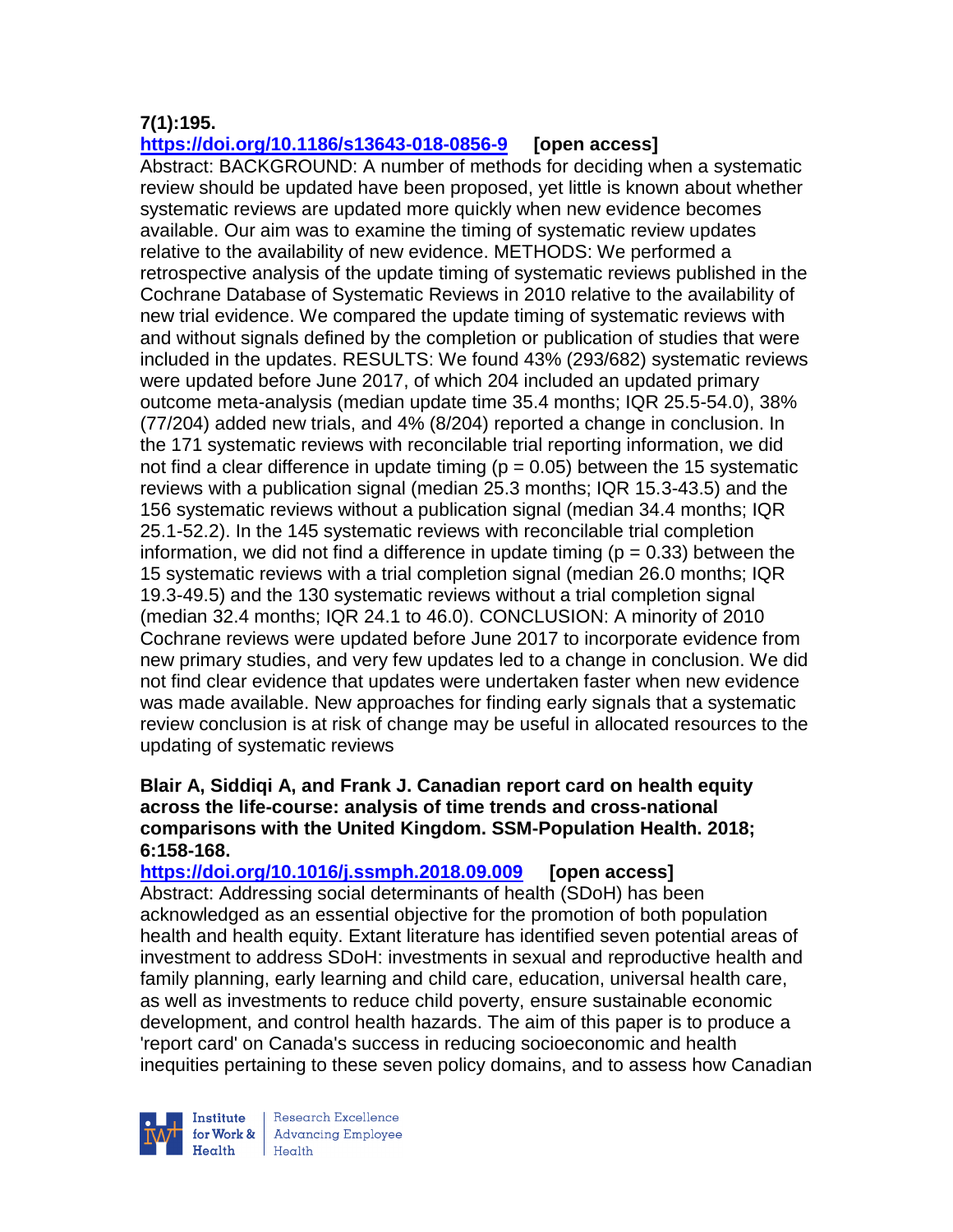trends compare to those in the United Kingdom (UK), a country with a similar health and welfare system. Summarising evidence from published studies and national statistics, we found that Canada's best successes were in reducing socioeconomic inequalities in early learning and child care and reproductive health-specifically in improving equity in maternal employment and infant mortality. Comparative data suggest that Canada's outcomes in the latter areas were like those in the UK. In contrast, Canada's least promising equity outcomes were in relation to health hazard control (specifically, tobacco) and child poverty. Though Canada and the UK observed similar inequities in smoking, Canada's slow upward trend in child poverty prevalence is distinct from the UK's small but steady reduction of child poverty. This divergence from the UK's trends indicates that alternative investment types and levels may be needed in Canada to achieve similar outcomes to those in the UK

## **Bondo Petersen S, Flachs EM, Prescott EIB, Tjonneland A, Osler M, Andersen I, et al. Job-exposure matrices addressing lifestyle to be applied in register-based occupational health studies. Occupational & Environmental Medicine. 2018; 75(12):890-897.**

**<https://doi.org/10.1136/oemed-2018-104991> [open access]** Abstract: OBJECTIVES: Information about lifestyle factors in register-based occupational health studies is often not available. The objective of this study was therefore to develop gender, age and calendar-time specific job-exposure matrices (JEMs) addressing five selected lifestyle characteristics across job groups as a tool for lifestyle adjustment in register-based studies. METHODS: We combined and harmonised questionnaire and interview data on lifestyle from several Danish surveys in the time period 1981-2013 for 264 054 employees registered with a DISCO-88 code (the Danish version of International Standard Classification of Occupations (ISCO)-88) in a nationwide register-based Danish Occupational Cohort. We modelled the probability of specified lifestyles in mixed models for each level of the four-digit DISCO code with age and sex as fixed effects and assessed variation in terms of intraclass correlation coefficients (ICCs) and exposure-level percentile ratios across jobs for six different time periods from 1981 through 2013. RESULTS: The ICCs were overall low (0.26%- 7.05%) as the within-job group variation was large relative to the between job group variation, but across jobs the calendar period-specific ratios between highest and lowest predicted levels were ranging from 1.2 to 6.9, and for the 95%/1% and the 75%/5% percentile ratios ranges were 1.1-2.8 and 1.1-1.6, respectively, thus indicating substantial contrast for some lifestyle exposures and some occupations. CONCLUSIONS: The lifestyle JEMs may prove a useful tool for control of lifestyle-related confounding in register-based occupational health studies where lacking information on individual lifestyle factors may compromise internal validity

**Bordi L, Okkonen J, Makiniemi JP, and Heikkila-Tammi K. Communication in the digital work environment: implications for wellbeing at work. Nordic** 



Research Excellence for Work & | Advancing Employee  $H_{\text{eath}}$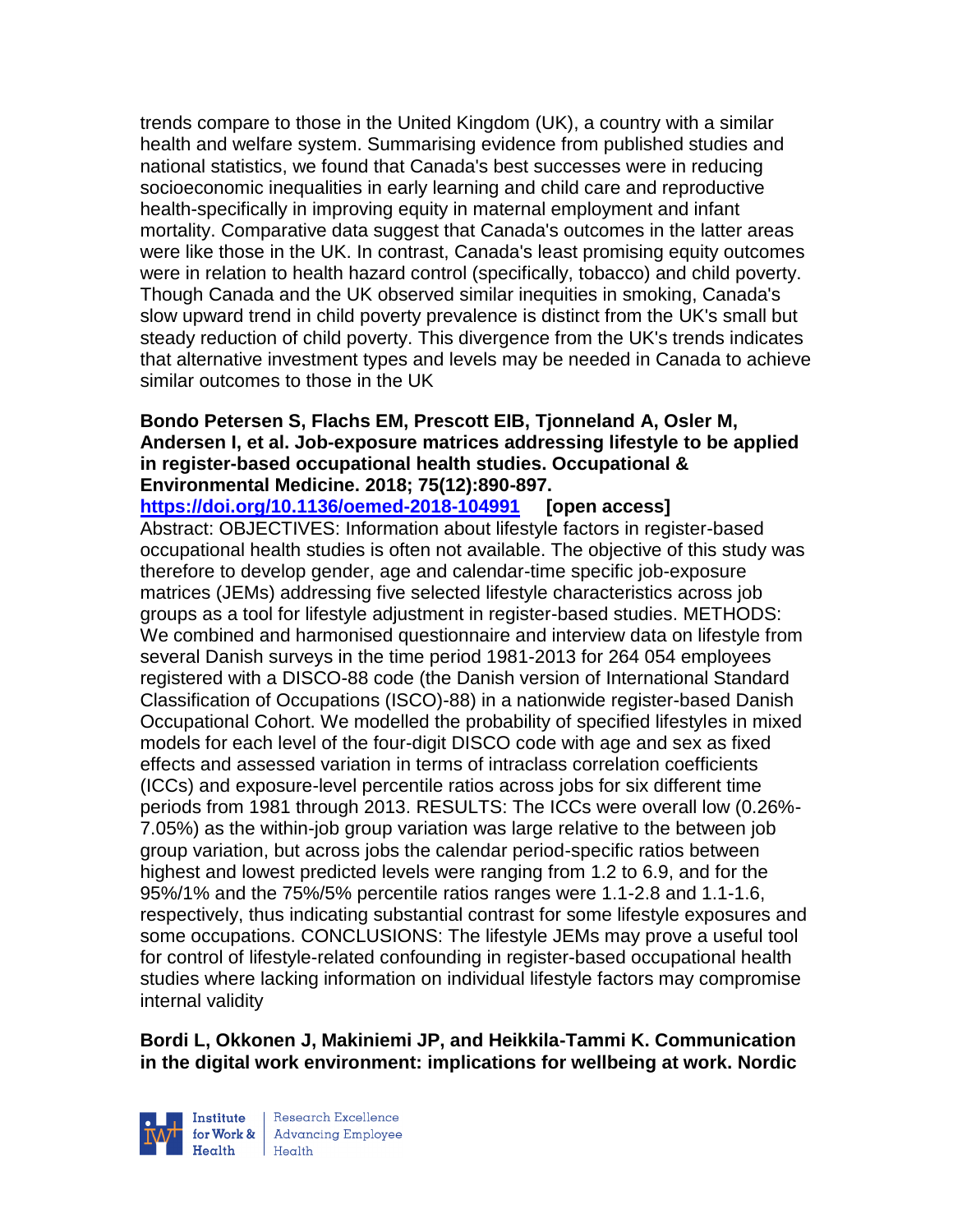## **Journal of Working Life Studies. 2018; 8(S3):29-48. <https://doi.org/10.18291/njwls.v8iS3.105275> [open access]**

Abstract: This article examines digital communication in the workplace and its association with wellbeing at work. The analysis is based mainly on workshop discussions and is complemented with log data  $(N = 36)$ . Content analysis was applied to the workshop discussions, while the log data were analyzed by quantifying frequencies. Six themes were found to affect wellbeing at work: the volume of digital communication, expectations of constant connectivity, the quality of the messages, adaptation of new tools, technical problems, and flexibility in communication. In relation to wellbeing at work, digital communication was mostly perceived as demanding. However, some of the factors perceived as demanding could also provide flexibility, which was seen as enhancing wellbeing by increasing autonomy and control. Social factors, such as work habits, practices, and conventions in the workplace, seem to play an important role in the manifestation and management of the digital communication-induced load at work.

### **Byrne JP. Denmark, Durkheim, and decentralization: the structures and capabilities of Danish working lives. Nordic Journal of Working Life Studies. 2018; 8(3):69-90.**

**<https://tidsskrift.dk/njwls/article/view/109541>[open access]** Abstract: Abstract: Over the last two decades, a range of reports and crosssectional surveys of European workers have highlighted Denmark as scoring exceptionally, and consistently, well across several dimensions shaping working life, for example, job quality, work-life balance, discretion and learning, and job satisfaction. This is despite a trend of increasing psychosocial risks of work across Europe. Providing a retrospective interpretation of this exceptionalism, the paper draws on data from 40 expert interviews in Denmark to theoretically map the advantageous institutional components shaping working life in Denmark. Aligning the theories of Émile Durkheim with the capabilities framework, the analysis highlights the role of interdependent collective agreements, which link macro and microwork contexts and generate resources that augment the experience of balance and control within working life

### **Curkovic M and Kosec A. Bubble effect: including internet search engines in systematic reviews introduces selection bias and impedes scientific reproducibility. BMC Medical Research Methodology. 2018; 18(1):130. <https://doi.org/10.1186/s12874-018-0599-2> [open access]**

Abstract: BACKGROUND: Using internet search engines (such as Google search) in systematic literature reviews is increasingly becoming a ubiquitous part of search methodology. In order to integrate the vast quantity of available knowledge, literature mostly focuses on systematic reviews, considered to be principal sources of scientific evidence at all practical levels. Any possible individual methodological flaws present in these systematic reviews have the potential to become systemic. MAIN TEXT: This particular bias, that could be



Research Excellence Finantium<br>
for Work & Advancing Employee<br>
Health Health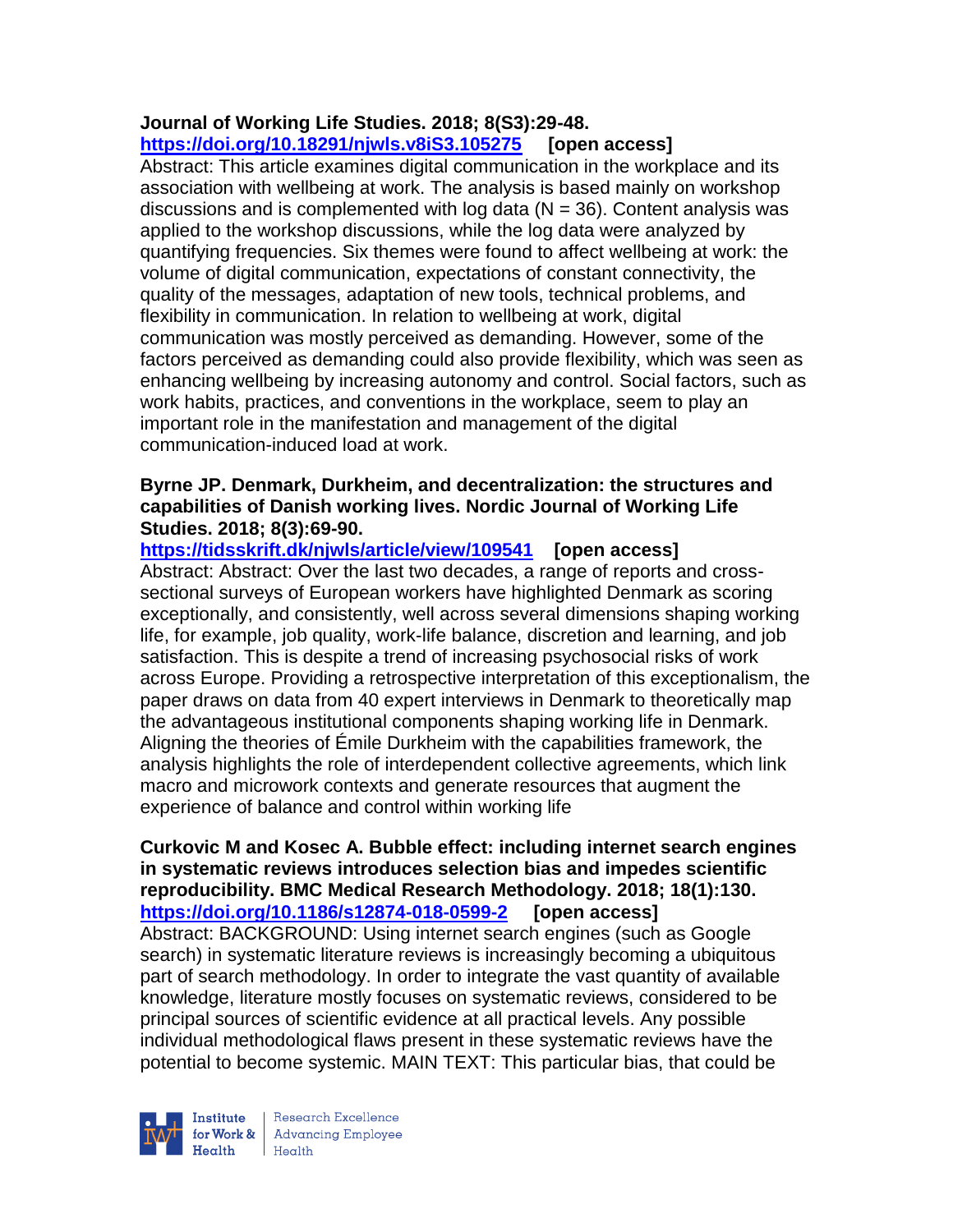referred to as (re)search bubble effect, is introduced because of inherent, personalized nature of internet search engines that tailors results according to derived user preferences based on unreproducible criteria. In other words, internet search engines adjust their user's beliefs and attitudes, leading to the creation of a personalized (re)search bubble, including entries that have not been subjected to rigorous peer review process. The internet search engine algorithms are in a state of constant flux, producing differing results at any given moment, even if the query remains identical. There are many more subtle ways of introducing unwanted variations and synonyms of search queries that are used autonomously, detached from user insight and intent. Even the most well-known and respected systematic literature reviews do not seem immune to the negative implications of the search bubble effect, affecting reproducibility. CONCLUSION: Although immensely useful and justified by the need for encompassing the entirety of knowledge, the practice of including internet search engines in systematic literature reviews is fundamentally irreconcilable with recent emphasis on scientific reproducibility and rigor, having a profound impact on the discussion of the limits of scientific epistemology. Scientific research that is not reproducible, may still be called science, but represents one that should be avoided. Our recommendation is to use internet search engines as an additional literature source, primarily in order to validate initial search strategies centered on bibliographic databases

**Dong L, Eaton WW, Spira AP, Agnew J, Surkan PJ, and Mojtabai R. Job strain and cognitive change: the Baltimore Epidemiologic Catchment Area follow-up study. Occupational & Environmental Medicine. 2018; 75(12):856- 862.** 

## **<https://doi.org/10.1136/oemed-2018-105213>**

Abstract: OBJECTIVES: To investigate the association between job strain and subsequent cognitive change over approximately 11 years, using data from the population-based Baltimore Epidemiologic Catchment Area follow-up study. METHODS: The sample ranged from 555 to 563 participants, depending on the outcome, who reported psychosocial characteristics corresponding to the fulltime job they held at baseline (1993-1996). Overall cognitive performance was measured by the Mini-Mental State Examination (MMSE), and verbal memory was measured by the ImmediateWord Recall Task and Delayed Word Recall Task at baseline and follow-up (2004-2005). Multiple linear regression was used to examine the association between job strain and cognitive change, and inverse probability weighting was used to account for differential attrition. RESULTS: Participants with high job demands (psychological or physical demands) and/or low job control had greater decrease in the MMSE and memory scores than those with low job demands and high job control. After adjustment for baseline outcome scores, age and sex, the greatest decrease was observed in participants with high job demands and low job control (MMSE: -0.24, 95% CI - 0.36 to -0.11; verbal memory scores: -0.26, 95% CI -0.44 to -0.07). The differences were partially explained by sociodemographic characteristics,



Research Excellence for Work & | Advancing Employee Health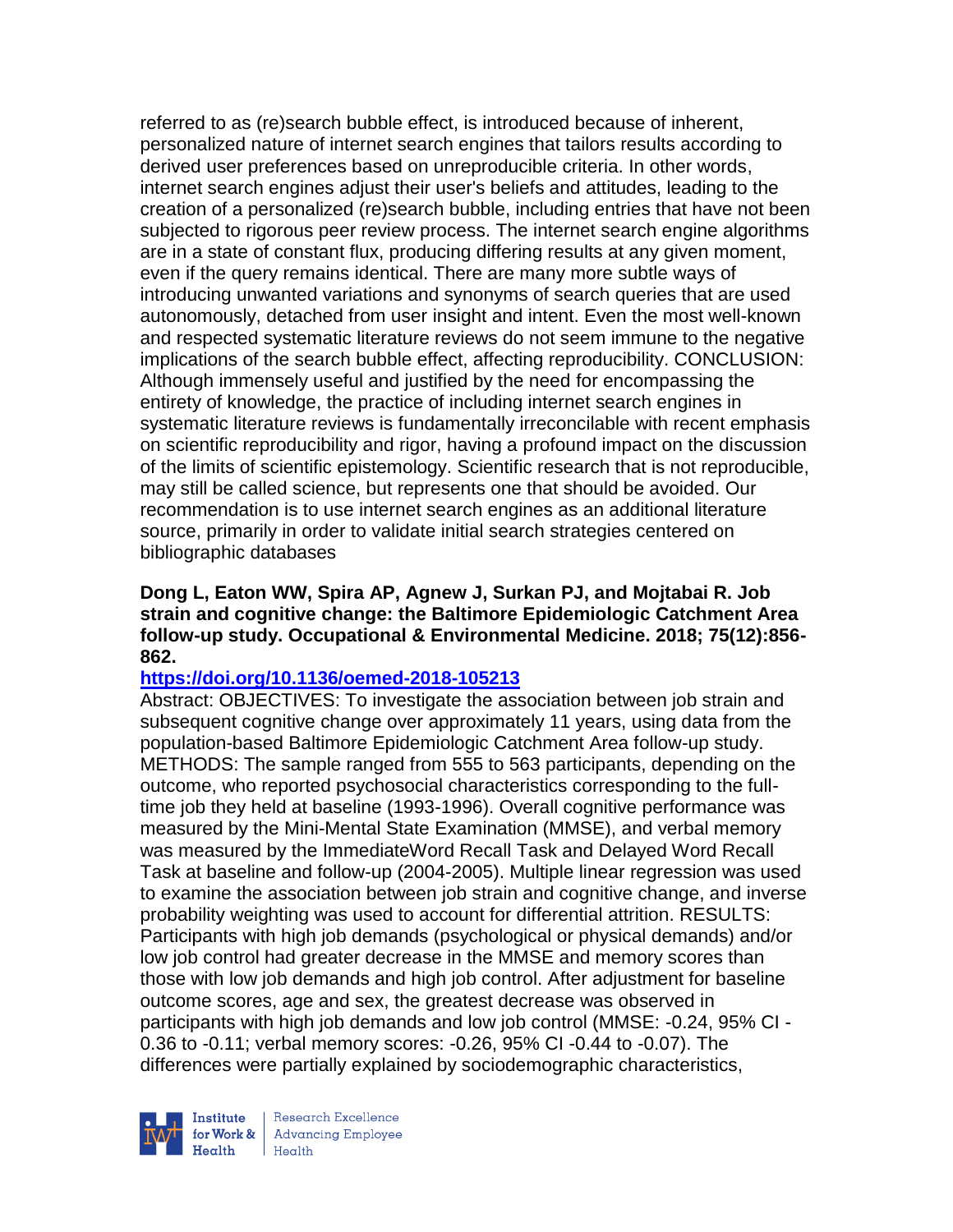occupational prestige and health factors. CONCLUSIONS: Findings from this prospective study suggest that job strain is associated with and may be a potential modifiable risk factor for adverse cognitive outcomes

## **Elser H, Falconi AM, Bass M, and Cullen MR. Blue-collar work and women's health: a systematic review of the evidence from 1990 to 2015. SSM-Population Health. 2018; 6:195-244.**

**<https://doi.org/10.1016/j.ssmph.2018.08.002> [open access]** Abstract: Despite the implications of gender and sex differences for health risks associated with blue-collar work, adverse health outcomes among blue-collar workers has been most frequently studied among men. The present study provides a "state-of-the-field" systematic review of the empiric evidence published on blue-collar women's health. We systematically reviewed literature related to the health of blue-collar women published between January 1, 1990 and December 31, 2015. We limited our review to peer-reviewed studies published in the English language on the health or health behaviors of women who were presently working or had previously worked in a blue-collar job. Studies were eligible for inclusion regardless of the number, age, or geographic region of blue-collar women in the study sample. We retained 177 studies that considered a wide range of health outcomes in study populations from 40 different countries. Overall, these studies suggested inferior health among female blue-collar workers as compared with either blue-collar males or other women. However, we noted several methodological limitations in addition to heterogeneity in study context and design, which inhibited comparison of results across publications. Methodological limitations of the extant literature, alongside the rapidly changing nature of women in the workplace, motivate further study on the health of blue-collar women. Efforts to identify specific mechanisms by which blue-collar work predisposes women to adverse health may be particularly valuable in informing future workplace-based and policy-level interventions

## **Gronlund A and Oun I. Beyond the mummy track? Part-time rights, gender, and career-family dilemmas. Nordic Journal of Working Life Studies. 2018; 8(3):177-198.**

# **<https://tidsskrift.dk/njwls/article/view/109546> [open access]**

Abstract: Abstract: Statutory rights to part-time work are increasingly discussed and institutionalized, but have been little empirically investigated. On the basis of a survey of Swedish parents ( $n = 1900$ ), the article explores the usage and usefulness of the right to work hour reductions in relation to career-family dilemmas. The results show that the gender composition of the workplace affects both mothers' and fathers' likelihood of reducing work hours. Mothers who reduce work hours experience lower work-family conflict but stronger fears of negative career repercussions. For fathers, the implications of work hour reductions vary with the gender composition of the workplace. Meanwhile, the division of housework is related both to the likelihood of reducing work hours and to its implications. The analysis suggests that even when a statutory right to part-time



Research Excellence for Work & | Advancing Employee  $H_{\text{eath}}$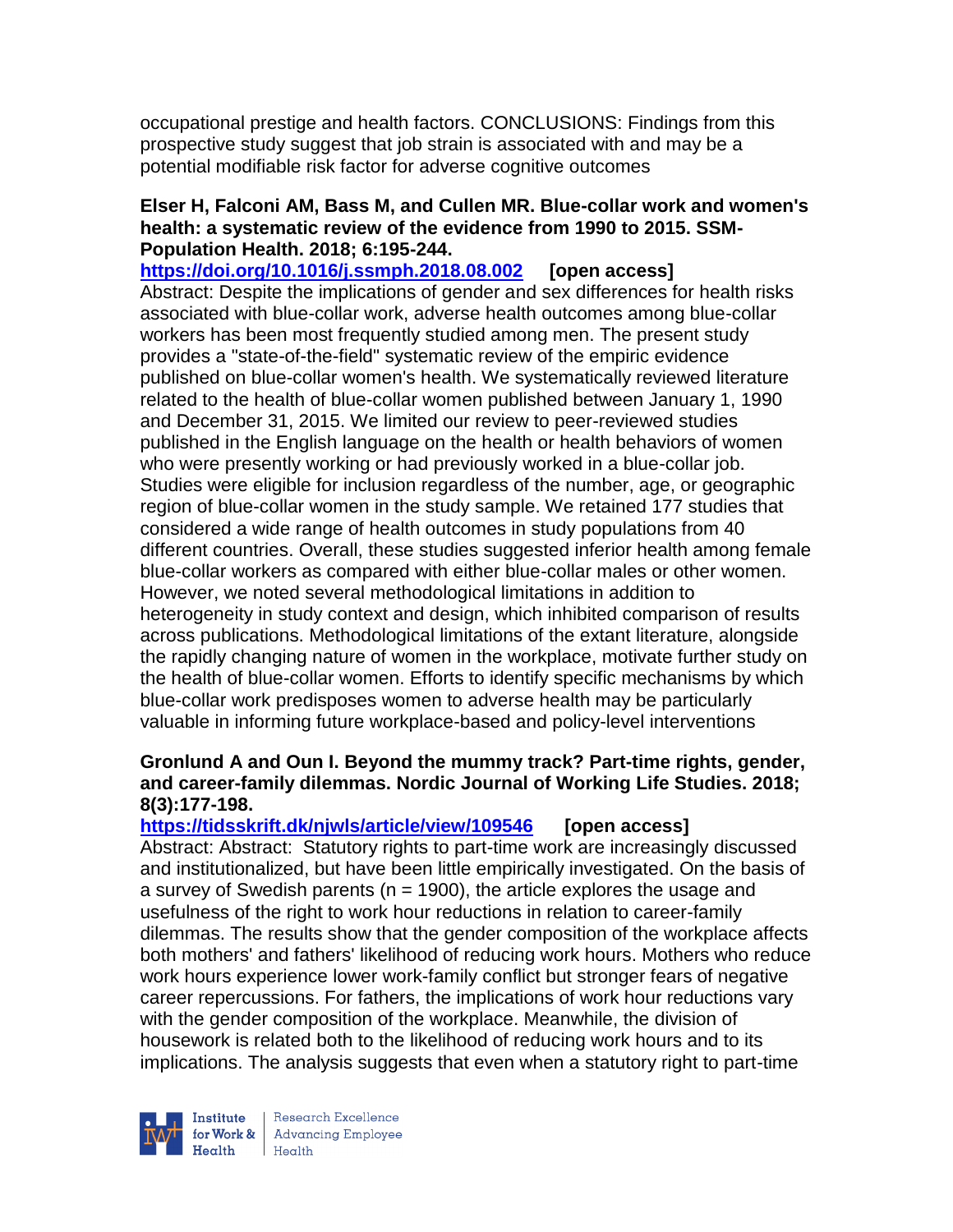is provided, workplace norms and men's participation in housework are crucial for changing gender patterns.

**Harvey G, McCormack B, Kitson A, Lynch E, and Titchen A. Designing and implementing two facilitation interventions within the 'Facilitating Implementation of Research Evidence (FIRE)' study: a qualitative analysis from an external facilitators' perspective. Implementation Science. 2018; 13(1):141.**

**<https://doi.org/10.1186/s13012-018-0812-z> [open access]** Abstract: BACKGROUND: The 'Facilitating Implementation of Research Evidence' study found no significant differences between sites that received two types of facilitation support and those that did not on the primary outcome of documented compliance with guideline recommendations. Process evaluation highlighted factors that influenced local, internal facilitators' ability to enact the roles as envisaged. In this paper, the external facilitators responsible for designing and delivering the two types of facilitation intervention analyse why the interventions proved difficult to implement as expected, including the challenge of balancing fidelity and adaptation. METHODS: Qualitative data sources included notes from monthly internal-external facilitator teleconference meetings, from closing events for the two facilitation interventions and summary data analyses from repeated interviews with 16 internal facilitators. Deductive and inductive data analysis was led by an independent researcher to evaluate how facilitation in practice compared to the logic pathways designed to guide fidelity in the delivery of the interventions. RESULTS: The planned facilitation interventions did not work as predicted. Difficulties were encountered in each of the five elements of the logic pathway: recruitment and selection of appropriate internal facilitators, preparation for the role, ability to apply facilitation knowledge and skills at a local level, support and mentorship from external facilitators via monthly teleconferences, working collaboratively and enabling colleagues to implement guideline recommendations. Moreover, problems were cumulative and created tensions for the external facilitators in terms of balancing the logic pathway with a more real-world, flexible and iterative approach to facilitation. CONCLUSION: Evaluating an intervention that is fluid and dynamic within the methodology of a randomised controlled trial is complex and challenging. At a practical level, relational aspects of facilitation are critically important. It is essential to recruit and retain individuals with the appropriate set of skills and characteristics, explicit support from managerial leaders and accessible mentorship from more experienced facilitators. At a methodological level, there is a need for attention to the balance between fidelity and adaptation of interventions. For future studies, we suggest a theoretical approach to fidelity, with a focus on mechanisms, informed by prospective use of process evaluation data and more detailed investigation of the context-facilitation dynamic

**Kitterod RH and Teigen M. Bringing managers back in: support for genderequality measures in the business sector. Nordic Journal of Working Life** 



Research Excellence **Institute** Research Excellence<br> **For Work &**<br>
Morth Harlth Harlth  $H_{\text{eath}}$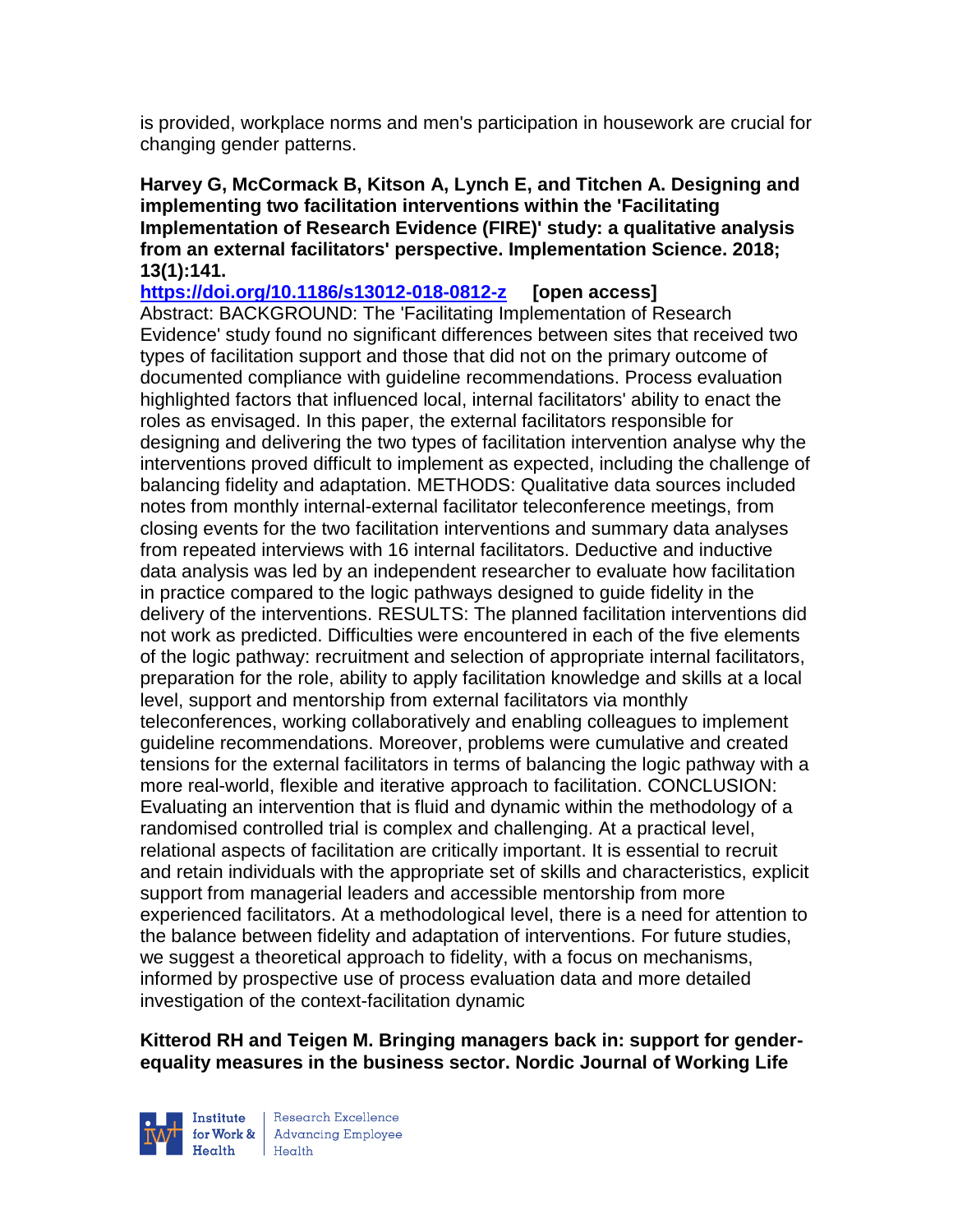# **Studies. 2018; 8(3):155-175.**

**<https://tidsskrift.dk/njwls/article/view/109545> [open access]**

Abstract: Abstract: The progression of gender balance in top positions at big corporations in Nordic countries has not lived up to the expectations. Inspired by studies emphasizing the crucial role of top management in gaining support for gender-quality measures to make changes happen, we set out to investigate what kind of policies top managers in Norway would prioritize to further gender balance in the executive ranks. We found that active recruitment policies receive the strongest support and quota and preferential-treatment policies the least support. We found clear similarities between men and women in the ranking of measures, although women generally indicated stronger support for most measures. We found no differences related to gender composition of the management group, but some differences across company types (subject to CBQ or not) were revealed. Although corporate-board quotas received the least support, there was no indication that these measures were strongly objected.

## **MacEachen E, Varatharajan S, Du B, Bartel E, and Ekberg K. The uneven foci of work disability research across cause-based and comprehensive social security systems. International Journal of Health Services. 2018; [Epub ahead of print].**

# **<https://doi.org/10.1177/0020731418809857>**

Abstract: This scoping review identified what kinds of work disability policy issues are critiqued in articles published in countries with cause-based versus comprehensive welfare systems. Drawing on a review of work disability policy research, we identified 74 English-language, peer-reviewed articles that focused on program adequacy and design. Articles on cause-based systems dwelled on system fairness and policies of proof of entitlement, while those on comprehensive systems focused more on system design complexities relating to worker inclusion and scope of medical certificates. Overall, we observed a clear difference in the nature of problems examined in the different systems. Gaps in work disability policy literature are identified, and challenges for comparative policy research are discussed

## **McKetta S, Prins SJ, Platt J, Bates LM, and Keyes K. Social sequencing to determine patterns in health and work-family trajectories for U.S. women, 1968**−**2013. SSM-Population Health. 2018; 6:301-308.**

# **<https://doi.org/10.1016/j.ssmph.2018.10.003> [open access]**

Abstract: Abstract Background Women's social roles (partnership, parenthood, and worker status) are associated with health, with more roles being associated with lower mortality rates. Few studies have examined social roles using a lifecourse perspective to understand how changing role dynamics affect health over time. Sequence analysis is one analytic technique for examining social trajectories. Methods Work-family trajectories were determined using social sequence analysis. We estimated mortality using age-standardized mortality rates and Poisson regression and examined the impact of personal income as a



Research Excellence for Work & Advancing Employee  $Heath$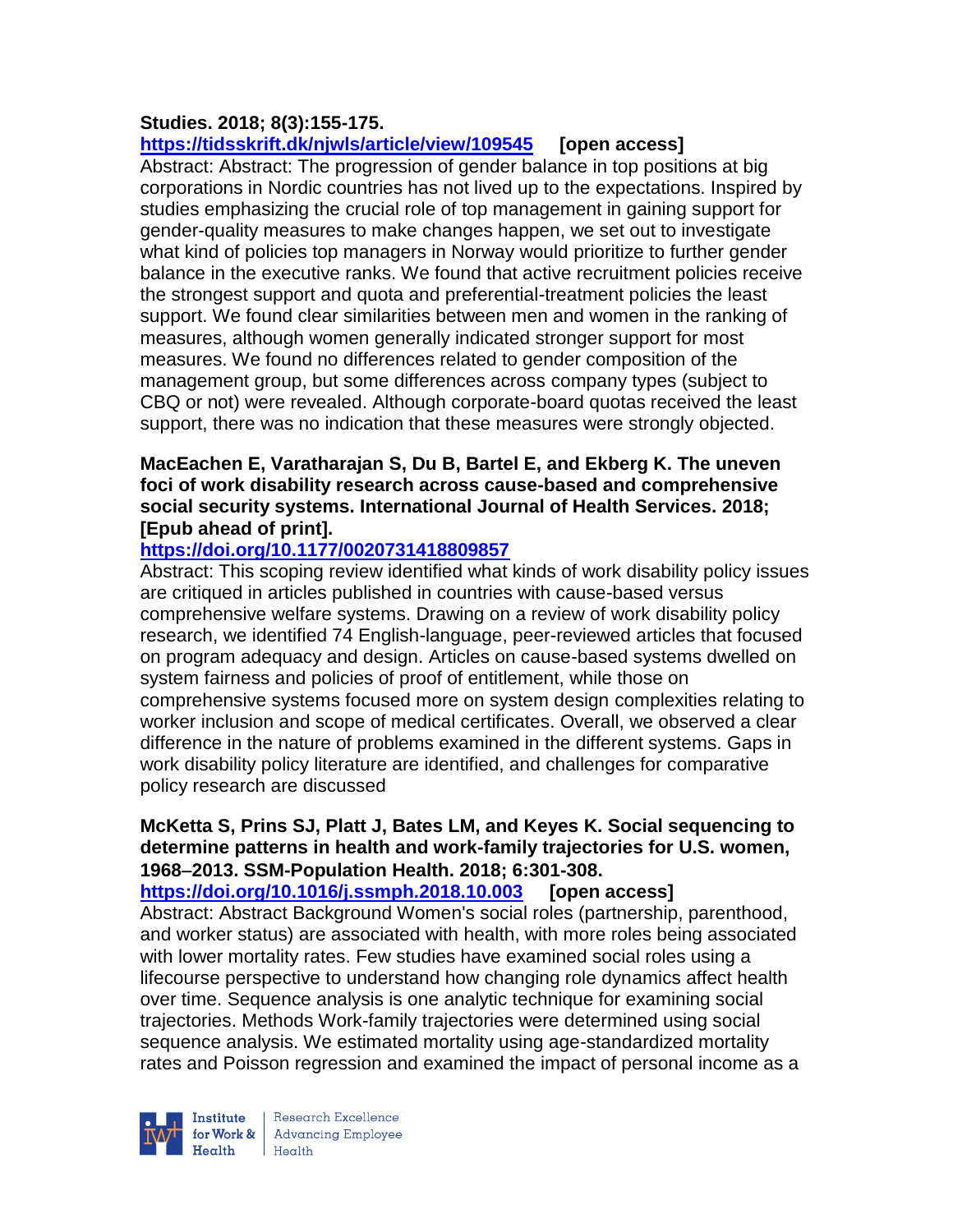mediator. Results We identified 5 trajectory types according to probability distributions of work/marriage/child-rearing status and descriptions in previous research: Non-working, married, later-mothers; working divorced mothers; working and non-working, never-married mothers; working, never-married nonmothers; and non-working, married earlier-mothers. Our reference group, nonworking, married, later-mothers had the lowest mortality rates (1.47 per 1000 person-years). Adjusting for confounders, timing of childbearing did not impact mortality rates for married, non-working women. Working, never-married nonmothers and working and non-working, never-married mothers had the highest adjusted rates of mortality ( $RR = 1.81$  and 1.57, respectively) these effects were attenuated slightly by the addition of household income in the model. Mortality rates for other trajectory groups were not significantly elevated in adjusted models. Conclusions Mortality rates vary by work-family trajectories, but timing of childbearing does not meaningfully impact risk among women in this population, likely because few of the women who were married and had children also worked full-time. Household income has some mediating effect among those at highest risk of early mortality.

### **Merkus SL, Lunde LK, Koch M, Waersted M, Knardahl S, and Veiersted KB. Physical capacity, occupational physical demands, and relative physical strain of older employees in construction and healthcare. International Archives of Occupational & Environmental Health. 2018; [Epub ahead of print].**

### **<https://doi.org/10.1007/s00420-018-1377-5>**

Abstract: PURPOSE: To assess age-related differences in physical capacity, occupational physical demands, and relative physical strain at a group level, and the balance between capacity and demands at an individual level, for construction and healthcare workers. METHODS: Shoulder strength, back strength, and aerobic capacity were assessed among construction ( $n = 62$ ) and healthcare workers ( $n = 64$ ). During a full working day, accelerometers estimated upper-arm elevation, trunk flexion, and occupational physical activity as indicators of occupational physical demands. Simultaneously, normalised surface electromyography (%sEMGmax) of the upper trapezius and erector spinae muscles, and normalised electrocardiography (percentage heart rate reserve (%HRR)) estimated relative physical strain. Differences between younger  $\left\langle \epsilon/44\right\rangle$ years) and older  $\left(\frac{5}{6}\right)$  45 years) workers, as well as the moderating effect of age on the associations between capacity and demands, were analysed per sector. RESULTS: Compared to younger workers, older workers had similar strength and lower aerobic capacity; older construction workers had similar demands while older healthcare workers had higher demands. Compared to younger workers, older employees had unfavourable muscle activity patterns; %HRR had a tendency to be lower for older construction workers and higher for older healthcare workers. Among construction workers, age moderated the associations between shoulder strength and arm elevation ( $p = 0.021$ ), and between aerobic capacity and occupational physical activity ( $p = 0.040$ ). Age did

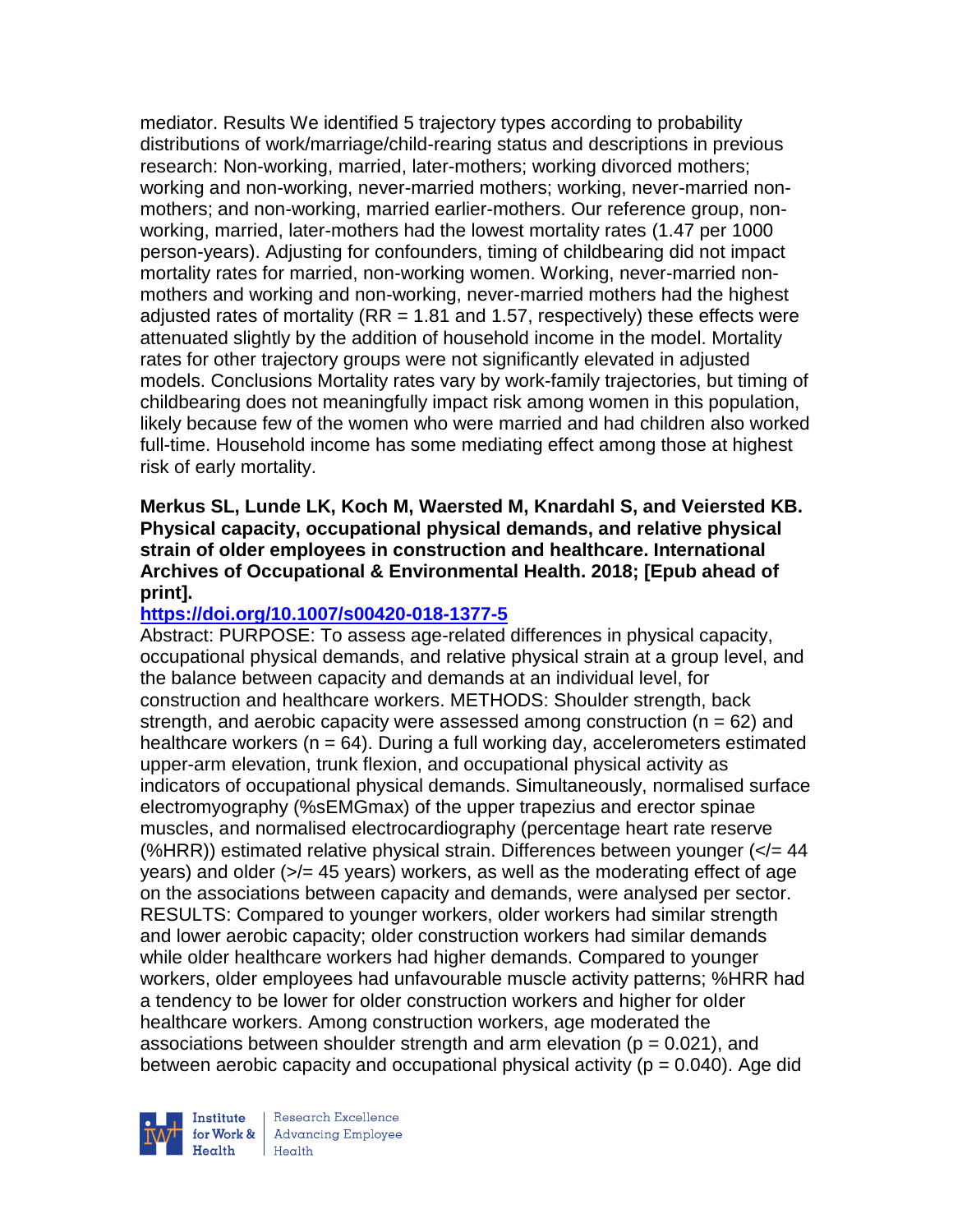not moderate these associations among healthcare workers. CONCLUSIONS: In both sectors, the level of occupational physical demands and the higher relative physical strain in older employees require addressing to promote sustainable work participation among an aging population

#### **van der Molen HF, Omvlee L, Brand T, and Frings-Dresen MHW. Perceived barriers and facilitators in the assessment of occupational diseases. Occupational Medicine. 2018; 68(8):555-558.**

## **<https://doi.org/10.1093/occmed/kqy112>**

Abstract: Background: Information is collected worldwide on the diagnosis and assessment of occupational diseases (ODs) by occupational physicians (OPs). However, information on perceived facilitators and barriers to assessment is scarce. Aims: To evaluate the perceived barriers and facilitators in the assessment of ODs by OPs. Methods: We conducted a qualitative study, using interviews and focus groups. We held 12 interviews and two focus groups with Dutch OPs, to identify barriers and facilitators in the assessment of ODs. Results: Case definition, exposure assessment, attribution to work, guidelines and decision tools, external expertise, individual motivation and consequences were identified as themes. Barriers and facilitators were mainly reported regarding assessing work attribution, e.g. how to assess multifactorial causes or the need for training, and individual motivation such as the perceived lack of usefulness or the need for monitoring suspected OD cases. Within the theme of consequences, only barriers to the assessment of ODs were reported, including the liability of employers. Conclusions: Perceived facilitators in the assessment of ODs were practical assessment tools, multifaceted education, ability to assess work exposures and professional independence. Perceived barriers were lack of usefulness, lack of urgency, complexity of assessment and concerns about liability issues

## **Neupane S, Nygard CH, Prakash KC, von Bonsdorff MB, von Bonsdorff ME, Seitsamo J, et al. Multisite musculoskeletal pain trajectories from midlife to old age: a 28-year follow-up of municipal employees. Occupational & Environmental Medicine. 2018; 75(12):863-870.**

# **<https://doi.org/10.1136/oemed-2018-105235>**

Abstract: OBJECTIVES: We studied the developmental trajectories of multisite musculoskeletal pain (MSP) to learn whether pain in midlife persists to old age, and whether pain trajectories associate with midlife work or lifestyle exposures or retirement from work. METHODS: Municipal employees aged 44-58 years were studied in 1981 (n=6257) with follow-ups in 1985, 1992, 1997 and 2009. Pain in the neck, low back, and upper and lower limbs was assessed in each survey. Trajectories of the number (0-4) of pain sites were defined using growth mixture modelling (n=3093). Workload, lifestyle and morbidity were elicited by questionnaire and retirement from registries. Associations of baseline factors with pain trajectories were assessed by multinomial logistic regression. Cumulative hazard curves for retirement by trajectory group were calculated. RESULTS:



Research Excellence for Work & Advancing Employee  $Heath$